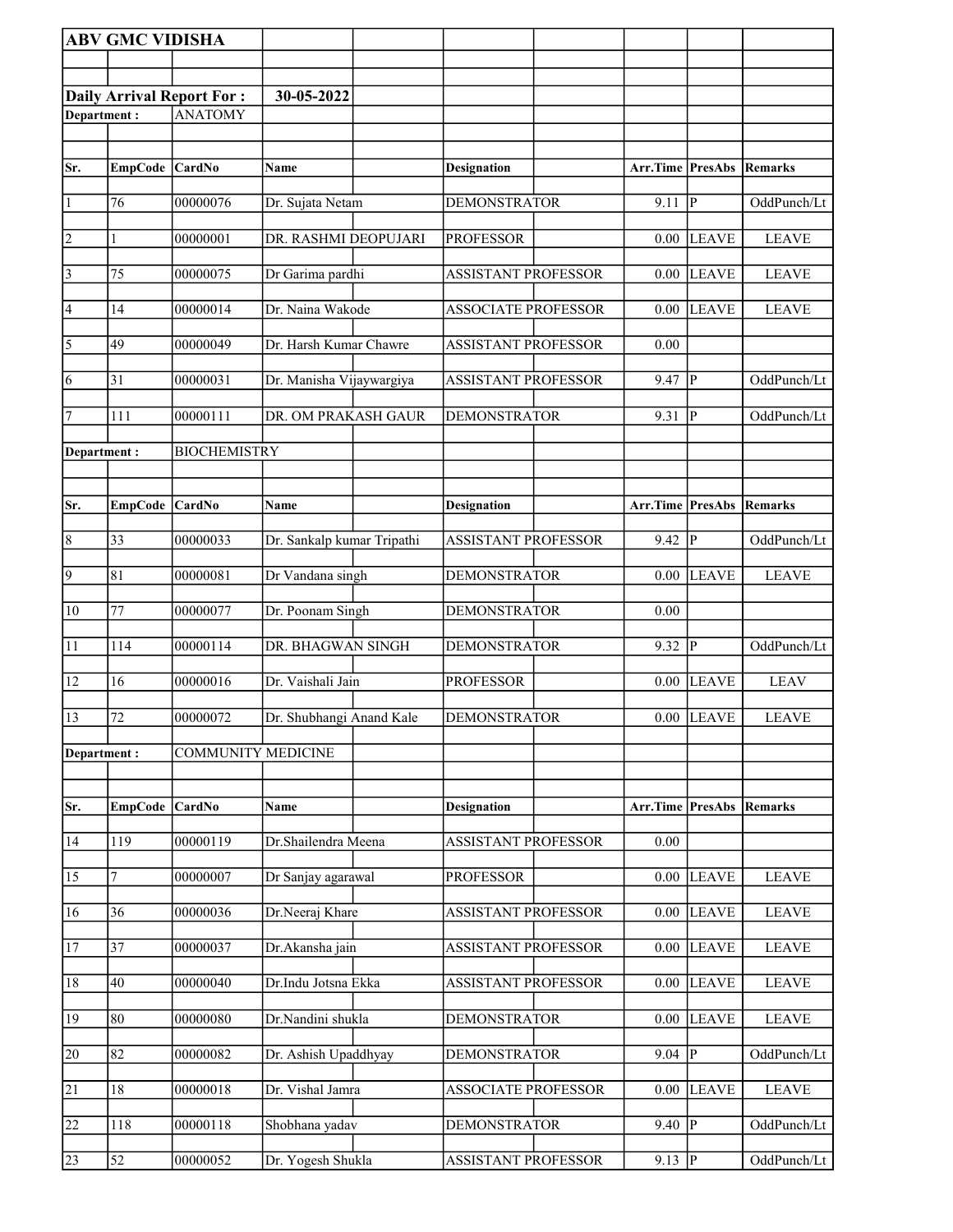| $\sqrt{24}$     | 113            | 00000113                 | DR. ANIRUDH                 | <b>DEMONSTRATOR</b>        | 9.51                | P                      | OddPunch/Lt    |
|-----------------|----------------|--------------------------|-----------------------------|----------------------------|---------------------|------------------------|----------------|
| 25              | 24             | 00000024                 | Dr. Richa Nigam             | <b>ASSOCIATE PROFESSOR</b> | 9.46                | P                      | OddPunch/Lt    |
| Department:     |                | <b>DEAN</b>              |                             |                            |                     |                        |                |
|                 |                |                          |                             |                            |                     |                        |                |
| Sr.             | <b>EmpCode</b> | CardNo                   | Name                        | <b>Designation</b>         | Arr.Time            | <b>PresAbs Remarks</b> |                |
| 26              | 97             | 00000097                 | DR. Sunil Nandeshwar        | <b>DEAN</b>                | 0.00                | OD                     | <b>OD</b>      |
| Department:     |                | <b>FORANSIC MEDICINE</b> |                             |                            |                     |                        |                |
|                 |                |                          |                             |                            |                     |                        |                |
| Sr.             | <b>EmpCode</b> | <b>CardNo</b>            | Name                        | <b>Designation</b>         | Arr.Time            | <b>PresAbs</b>         | <b>Remarks</b> |
| 27              | 85             | 00000085                 | Dr. Sharad Dohare           | <b>DEMONSTRATOR</b>        | 0.00                | <b>LEAVE</b>           | <b>LEAVE</b>   |
| 28              | 112            | 00000112                 | DR. POOJA TIWARI            | <b>DEMONSTRATOR</b>        | 0.00                | <b>LEAVE</b>           | <b>LEAVE</b>   |
| 29              | 35             | 00000035                 | Dr. Narendra singh patel    | <b>ASSOCIATE PROFESSOR</b> | 9.55                | P                      | OddPunch/Lt    |
| 30              | 54             | 00000054                 | Dr.Manish Nigam             | <b>PROFESSOR</b>           | 0.00                | <b>LEAVE</b>           | <b>LEAVE</b>   |
| 31              | 126            | 00000126                 | Dr. Vivek kumar Chouksey    | <b>ASSISTANT PROFESSOR</b> | 9.26                | $\mathbf{P}$           | OddPunch/Lt    |
| Department :    |                | MICROBIOLOGY             |                             |                            |                     |                        |                |
|                 |                |                          |                             |                            |                     |                        |                |
| Sr.             | EmpCode CardNo |                          | <b>Name</b>                 | <b>Designation</b>         | Arr.Time PresAbs    |                        | Remarks        |
| 32              | 4              | 00000004                 | Dr Avinash laghave          | <b>PROFESSOR</b>           | 0.00                | <b>LEAVE</b>           | <b>LEAVE</b>   |
| 33              | 125            | 00000125                 | DR.Himanshi Bansal          | <b>ASSISTANT PROFESSOR</b> | 9.44                | P                      | OddPunch/Lt    |
| 34              | 88             | 00000088                 | Dr. Sanjay Singh            | <b>ASSISTANT PROFESSOR</b> | 9.43                | $\mathbf{P}$           | OddPunch/Lt    |
| 35              | 106            | 00000106                 | Dr.Aarti Jain               | <b>ASSOCIATE PROFESSOR</b> | 9.45                | $\mathbf{P}$           | OddPunch/Lt    |
| $\overline{36}$ | 79             | 00000079                 | Dr.Prashant kumar bhakoriya | <b>DEMONSTRATOR</b>        | $9.55$ P            |                        | OddPunch/Lt    |
| 37              | 110            | 00000110                 | DR, RAGINI DANGI            | <b>DEMONSTRATOR</b>        | $9.34 \overline{P}$ |                        | OddPunch/Lt    |
| Department:     |                | PATHOLOGY                |                             |                            |                     |                        |                |
|                 |                |                          |                             |                            |                     |                        |                |
| Sr.             | <b>EmpCode</b> | <b>CardNo</b>            | Name                        | <b>Designation</b>         | Arr.Time PresAbs    |                        | Remarks        |
| 38              | 6              | 00000006                 | Dr Gopal krishna sawke      | <b>PROFESSOR</b>           | 0.00                | <b>LEAVE</b>           | <b>LEAVE</b>   |
| 39              | 128            | 00000128                 | DR.PREETI MANDLOI           | <b>ASSISTANT PROFESSOR</b> | $9.46$ P            |                        | OddPunch/Lt    |
| 40              | 17             | 00000017                 | Dr. Tina Rai                | <b>ASSOCIATE PROFESSOR</b> | 0.00                |                        |                |
| 41              | 134            | 00000134                 | Dr.Pragati Awashti          | <b>DEMONSTRATOR</b>        | $9.45$ P            |                        | OddPunch/Lt    |
| 42              | $78\,$         | 00000078                 | Dr. Rajnikant ahirwar       | <b>DEMONSTRATOR</b>        | 0.00                | <b>LEAVE</b>           | <b>LEAVE</b>   |
| 43              | 51             | 00000051                 | Dr. Lal Pranay singh        | ASSISTANT PROFESSOR        | 0.00                | <b>LEAVE</b>           | <b>LEAVE</b>   |
| 44              | 84             | 00000084                 | Dr. Sunil Nagar             | <b>DEMONSTRATOR</b>        | 0.00                | <b>LEAVE</b>           | <b>LEAVE</b>   |
| $ 45\rangle$    | 48             | 00000048                 | Dr.Pratibha Meena           | ASSISTANT PROFESSOR        | 0.00                |                        |                |
|                 |                |                          |                             |                            |                     |                        |                |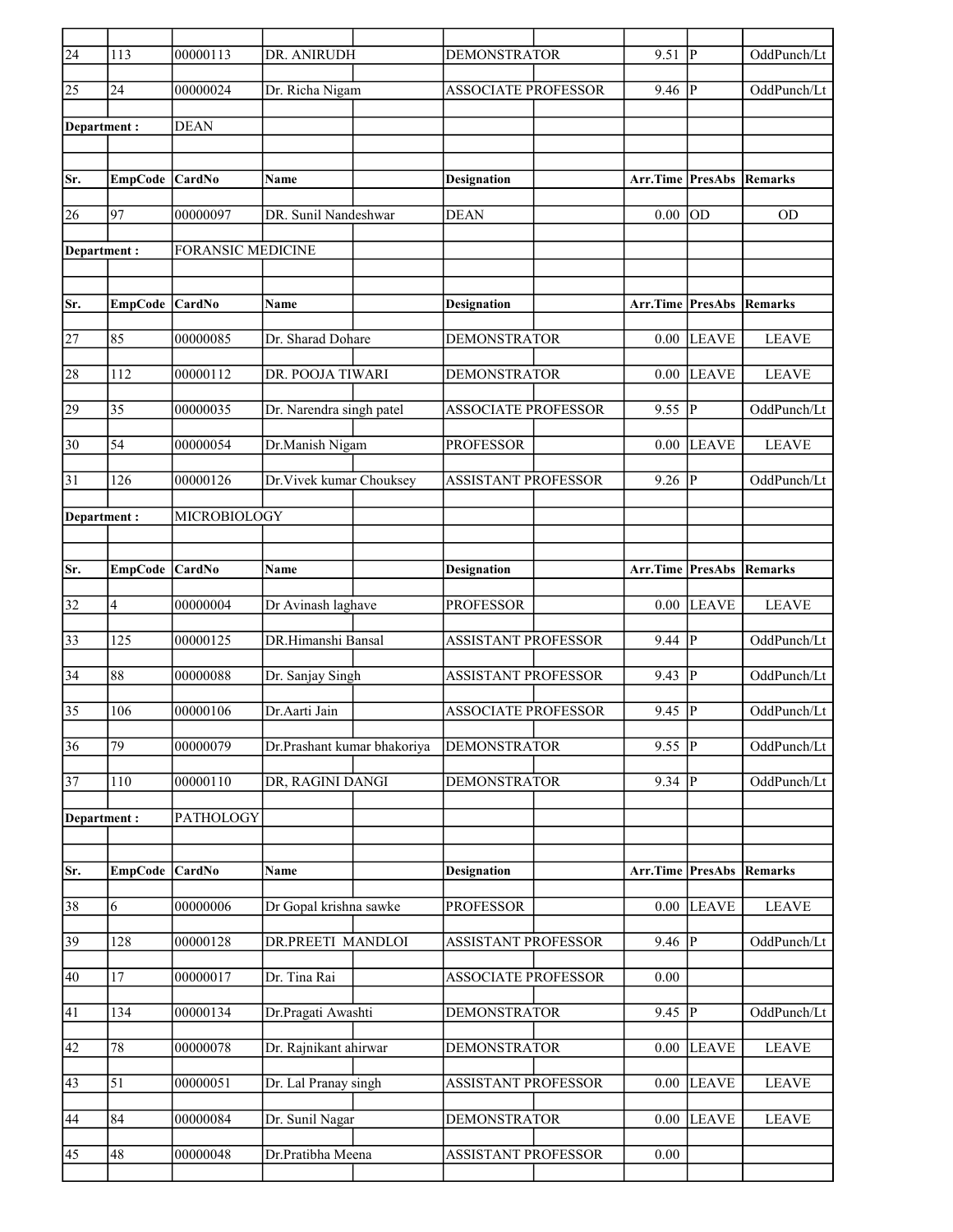| $\overline{46}$ | 83               | 00000083      | Dr.Fuzail Ahmad         | <b>DEMONSTRATOR</b>        |          | <b>LEAVE</b>   | <b>LEAVE</b>   |
|-----------------|------------------|---------------|-------------------------|----------------------------|----------|----------------|----------------|
|                 | Department:      | PHARAMCOLOGY  |                         |                            |          |                |                |
|                 |                  |               |                         |                            |          |                |                |
|                 |                  |               |                         |                            |          |                |                |
| Sr.             | <b>EmpCode</b>   | <b>CardNo</b> | <b>Name</b>             | <b>Designation</b>         | Arr.Time | PresAbs        | <b>Remarks</b> |
| 47              | 73               | 00000073      | Dr. Sudhir Kumar Jain   | ASSISTANT PROFESSOR        | 9.53     | P              | OddPunch/Lt    |
| 48              | 133              | 00000133      | Dr.Monika Sahu          | <b>DEMONSTRATOR</b>        | 9.42     | P              | OddPunch/Lt    |
|                 |                  |               |                         |                            |          |                |                |
| 49              | 22               | 00000022      | Dr Akhilesh kumar       | <b>PROFESSOR</b>           | $7.47$ P |                | OddPunch       |
| 50              | 74               | 00000074      | Dr. Raina Jain          | <b>ASSISTANT PROFESSOR</b> | 0.00     | <b>LEAVE</b>   | <b>LEAVE</b>   |
| Department:     |                  | PHYSIOLOGY    |                         |                            |          |                |                |
|                 |                  |               |                         |                            |          |                |                |
| Sr.             | <b>EmpCode</b>   | <b>CardNo</b> | <b>Name</b>             | <b>Designation</b>         | Arr.Time | <b>PresAbs</b> | <b>Remarks</b> |
|                 |                  |               |                         |                            |          |                |                |
| $\overline{51}$ | 108              | 00000108      | Dr.Geeta Shammani       | <b>ASSISTANT PROFESSOR</b> | 8.54     | P              | OddPunch/Lt    |
| $\overline{52}$ | $\overline{115}$ | 00000115      | Dr. SOBHARAN MEENA      | <b>DEMONSTRATOR</b>        | 9.43     | <b>P</b>       | OddPunch/Lt    |
|                 |                  |               |                         |                            |          |                |                |
| $\overline{53}$ | 70               | 00000070      | Dr. Pankaj Kumar Sharma | <b>DEMONSTRATOR</b>        | 9.57     | P              | OddPunch/Lt    |
| $\overline{54}$ | 8                | 00000008      | Dr Suman rai            | <b>PROFESSOR</b>           | 0.00     | LEAVE          | <b>LEAVE</b>   |
|                 |                  |               |                         |                            |          |                |                |
| 55              | 15               | 00000015      | Dr. Mona Kharbanda      | <b>ASSOCIATE PROFESSOR</b> | 0.00     | <b>LEAVE</b>   | <b>LEAVE</b>   |
| 56              | 32               | 00000032      | Dr.Brajesh sharma       | <b>ASSISTANT PROFESSOR</b> | 9.51     | P              | OddPunch/Lt    |
|                 |                  |               |                         |                            |          |                |                |
| $\overline{57}$ | 71               | 00000071      | Dr. Parul Sharma        | <b>DEMONSTRATOR</b>        | $9.57$ P |                | OddPunch/Lt    |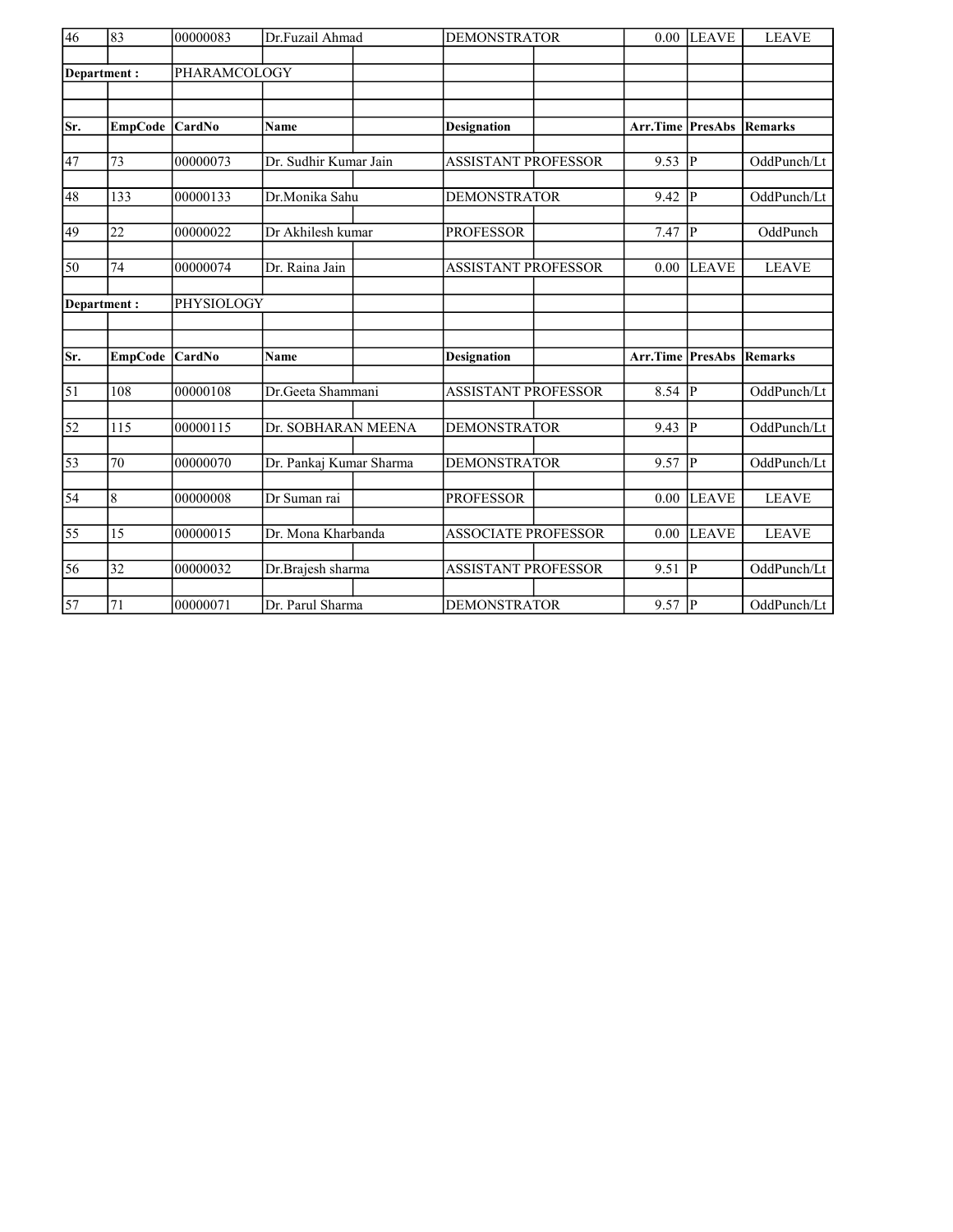|                 | <b>ABV GMC VIDISHA</b> |                                                       |                            |                                           |                                 |                |                |
|-----------------|------------------------|-------------------------------------------------------|----------------------------|-------------------------------------------|---------------------------------|----------------|----------------|
|                 |                        |                                                       |                            |                                           |                                 |                |                |
|                 |                        |                                                       | 30-05-2022                 |                                           |                                 |                |                |
| Department:     |                        | <b>Daily Arrival Report For:</b><br><b>ANESTHESIA</b> |                            |                                           |                                 |                |                |
|                 |                        |                                                       |                            |                                           |                                 |                |                |
|                 |                        |                                                       |                            |                                           |                                 |                |                |
| Sr.             | <b>EmpCode</b>         | <b>CardNo</b>                                         | Name                       | <b>Designation</b>                        | Arr.Time                        | PresAbs        | Remarks        |
| $\vert$ 1       | 59                     | 00000059                                              | Dr.Chandrakant             | <b>ASSISTANT PROFESSOR</b>                | 8.49                            | P              | Lt/Erl         |
| $\overline{2}$  | 58                     | 00000058                                              | Dr.Sevras Hingwe           | ASSISTANT PROFESSOR                       | 0.00                            | <b>LEAVE</b>   | <b>LEAVE</b>   |
| $\sqrt{3}$      | 57                     | 00000057                                              | Dr. Vinyak Gour            | <b>ASSOCIATE PROFESSOR</b>                | 7.55                            | <sup> p</sup>  | OddPunch       |
| 4               | 127                    | 00000127                                              |                            | DR.JYOTI RAGHUWANSHI ASSISTANT PROFESSOR  | 9.23                            | P              | OddPunch/Lt    |
| Department :    |                        | <b>DEAN OFFICE</b>                                    |                            |                                           |                                 |                |                |
| Sr.             | <b>EmpCode</b>         | <b>CardNo</b>                                         | Name                       | <b>Designation</b>                        | <b>Arr.Time PresAbs Remarks</b> |                |                |
| 6               | 104                    | 00000104                                              | Mukesh Kumar               | <b>ADMIN</b>                              | $8.30$ P                        |                | OddPunch       |
| $\overline{7}$  | 103                    | 00000103                                              | Namrata Jogdand            | ADMIN                                     | 10.26                           | lР             | OddPunch/Lt    |
| 8               | 101                    | 00000101                                              | <b>Bhim Singh Parmar</b>   | <b>ADMIN</b>                              | 8.06                            | $\overline{P}$ | OddPunch       |
| 14              | 102                    | 00000102                                              | Amit Singh Parihar         | <b>ADMIN</b>                              | 0.00                            |                |                |
| Department:     |                        | <b>DENTISTRY</b>                                      |                            |                                           |                                 |                |                |
|                 |                        |                                                       |                            |                                           |                                 |                |                |
|                 |                        |                                                       |                            |                                           |                                 |                |                |
| Sr.             | <b>EmpCode</b>         | <b>CardNo</b>                                         | Name                       | <b>Designation</b>                        | Arr.Time                        | PresAbs        | <b>Remarks</b> |
| 15              | 116                    | 00000116                                              | Dr.Bharat jayant sumbh     | <b>PROFESSOR</b>                          | 8.01                            | P              | OddPunch       |
| 16              | 131                    | 00000131                                              |                            | DR. HEERALAL CHOKOTIY ASSISTANT PROFESSOR | 9.32                            | $\overline{P}$ | OddPunch/Lt    |
| 17              | 64                     | 00000064                                              | Dr.Rishi Thukral           | <b>ASSOCIATE PROFESSOR</b>                | $9.34$ P                        |                | Lt/Erl         |
| Department :    |                        | <b>DERMATOLOGY</b>                                    |                            |                                           |                                 |                |                |
| Sr.             | <b>EmpCode</b>         | <b>CardNo</b>                                         | Name                       | <b>Designation</b>                        | Arr.Time                        | <b>PresAbs</b> | <b>Remarks</b> |
| 18              | 100                    | 00000100                                              | Dr.sourabh jain            | <b>ASSOCIATE PROFESSOR</b>                | 0.00                            |                |                |
| Department:     |                        | E.N.T.                                                |                            |                                           |                                 |                |                |
|                 |                        |                                                       |                            |                                           |                                 |                |                |
| Sr.             | <b>EmpCode</b>         | <b>CardNo</b>                                         | Name                       | <b>Designation</b>                        | Arr.Time PresAbs                |                | Remarks        |
| 19              | 56                     | 00000056                                              | Dr. Aditya Gargav          | <b>ASSOCIATE PROFESSOR</b>                | $9.14$ P                        |                | OddPunch/Lt    |
| 20              | 27                     | 00000027                                              | Dr. Shiv Kumar Raghuwanshi | <b>PROFESSOR</b>                          | 0.00                            | <b>LEAVE</b>   | <b>LEAVE</b>   |
| Department :    |                        | <b>MEDICINE</b>                                       |                            |                                           |                                 |                |                |
|                 |                        |                                                       |                            |                                           |                                 |                |                |
| Sr.             | <b>EmpCode</b>         | <b>CardNo</b>                                         | Name                       | <b>Designation</b>                        | Arr.Time                        | <b>PresAbs</b> | Remarks        |
| $\overline{21}$ | 129                    | 00000129                                              | Dr. Mahendra pratap Singh  | <b>ASSISTANT PROFESSOR</b>                | $9.43$ P                        |                | Lt/Erl         |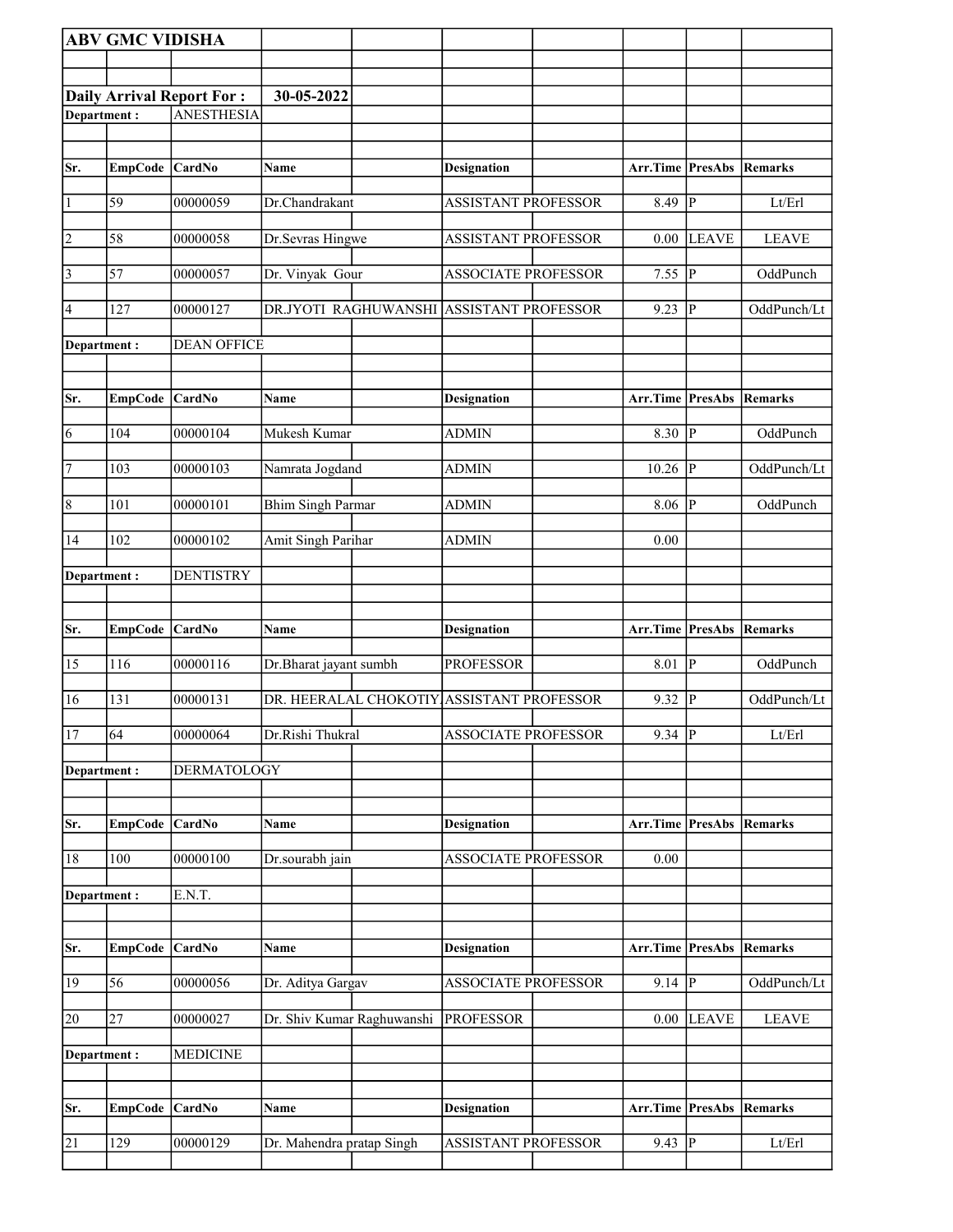| 22              | 30              | 00000030                 | Dr. Sandeep Aharwar     |                                         | <b>ASSOCIATE PROFESSOR</b> |                  | $0.00$ LEAVE   | <b>LEAVE</b>   |
|-----------------|-----------------|--------------------------|-------------------------|-----------------------------------------|----------------------------|------------------|----------------|----------------|
| $\overline{23}$ | 50              | 00000050                 | Dr.vinod Dangi          |                                         | <b>ASSISTANT PROFESSOR</b> | 9.31             | $ {\bf p} $    | Lt/Erl         |
| 24              | 23              | 00000023                 | Dr. Arvind Chouhan      |                                         | ASSOCIATE PROFESSOR        | 0.00             |                |                |
| $\overline{25}$ | $\overline{12}$ | 00000012                 | Dr Preshant shrivastava |                                         | <b>PROFESSOR</b>           | 9.43             | <sup> </sup> P | OddPunch/Lt    |
| Department:     |                 | <b>OBST. &amp; GYNEE</b> |                         |                                         |                            |                  |                |                |
|                 |                 |                          |                         |                                         |                            |                  |                |                |
| Sr.             | <b>EmpCode</b>  | <b>CardNo</b>            | <b>Name</b>             |                                         | <b>Designation</b>         | Arr.Time PresAbs |                | Remarks        |
| 26              | 42              | 00000042                 | Dr. Mridula singh       |                                         | <b>ASSISTANT PROFESSOR</b> | 0.00             | <b>LEAVE</b>   | <b>LEAVE</b>   |
| $\overline{27}$ | 96              | 00000096                 | DR. Sudha Chourasia     |                                         | <b>PROFESSOR</b>           | 0.00             | <b>LEAVE</b>   | <b>LEAVE</b>   |
|                 |                 |                          |                         |                                         |                            |                  |                |                |
| 28              | 41              | 00000041                 | Dr.Aarti sharma         |                                         | <b>ASSOCIATE PROFESSOR</b> | 9.45             | <b>P</b>       | OddPunch/Lt    |
| Department:     |                 | OPHTHALMOLOGY            |                         |                                         |                            |                  |                |                |
|                 |                 |                          |                         |                                         |                            |                  |                |                |
| Sr.             | <b>EmpCode</b>  | <b>CardNo</b>            | Name                    |                                         | <b>Designation</b>         | Arr.Time PresAbs |                | Remarks        |
| 29              | 120             | 00000120                 |                         | Dr.Shivcharan Lal Chadravansh PROFESSOR |                            | 9.47             | P              | OddPunch/Lt    |
| $\overline{30}$ | 121             | 00000121                 | Dr.Nikhila Yadav        |                                         | <b>ASSISTANT PROFESSOR</b> | 9.27             | P              | OddPunch/Lt    |
| 31              | 46              | 00000046                 | Dr. Sapna Raghuwanshi   |                                         | <b>ASSOCIATE PROFESSOR</b> | 0.00             | <b>LEAVE</b>   | <b>LEAVE</b>   |
| Department:     |                 | <b>ORTHOPEDICS</b>       |                         |                                         |                            |                  |                |                |
|                 |                 |                          |                         |                                         |                            |                  |                |                |
|                 |                 |                          |                         |                                         |                            |                  |                |                |
| Sr.             | <b>EmpCode</b>  | <b>CardNo</b>            | Name                    |                                         | <b>Designation</b>         | Arr.Time         | PresAbs        | Remarks        |
| $\overline{32}$ | 124             | 00000124                 | Dr.Sunil Kirar          |                                         | <b>ASSISTANT PROFESSOR</b> | 9.32             | P              | Lt/Erl         |
| $\overline{33}$ | 123             | 00000123                 | Dr. Vipin kumar Mishraa |                                         | <b>ASSISTANT PROFESSOR</b> | 9.08             | <b>P</b>       | Lt/Erl         |
| $\overline{34}$ | $\overline{55}$ | 00000055                 | Dr. Sanjay Upadhya      |                                         | <b>ASSOCIATE PROFESSOR</b> | 0.00             | <b>LEAVE</b>   | <b>LEAVE</b>   |
| $\overline{35}$ | 10              | 00000010                 | Dr Atul varshney        |                                         | <b>PROFESSOR</b>           | 0.00             | <b>LEAVE</b>   | <b>LEAVE</b>   |
| 36              | 20              | 00000020                 | Dr. Sanat Singh         |                                         | <b>ASSOCIATE PROFESSOR</b> | 8.49             | <b>P</b>       | Lt/Erl         |
| Department:     |                 | <b>PEADITRICS</b>        |                         |                                         |                            |                  |                |                |
|                 |                 |                          |                         |                                         |                            |                  |                |                |
| Sr.             | <b>EmpCode</b>  | CardNo                   | Name                    |                                         | <b>Designation</b>         | Arr.Time         | <b>PresAbs</b> | <b>Remarks</b> |
| $\overline{37}$ | 44              | 00000044                 | Dr. Priya Gogia         |                                         | ASSISTANT PROFESSOR        | 0.00             |                |                |
| 38              | 19              | 00000019                 | Dr. D Sharad Gedam      |                                         | <b>ASSOCIATE PROFESSOR</b> | $9.48$ P         |                | OddPunch/Lt    |
| 39              | 60              | 00000060                 | Dr.Shiv R.k. Dubey      |                                         | ASSISTANT PROFESSOR        | 0.00             |                |                |
| 40              | 61              | 00000061                 | Dr.Deepak K. Uikey      |                                         | <b>ASSOCIATE PROFESSOR</b> | $9.03$ P         |                | OddPunch/Lt    |
| 41              | 9               | 00000009                 | Dr Neeti agarawal       |                                         | PROFESSOR                  | 0.00             | <b>LEAVE</b>   | <b>LEAVE</b>   |
|                 |                 |                          |                         |                                         |                            |                  |                |                |
| Department:     |                 | <b>PSYCHIATRY</b>        |                         |                                         |                            |                  |                |                |
| Sr.             | <b>EmpCode</b>  | CardNo                   | Name                    |                                         | <b>Designation</b>         | Arr.Time         | <b>PresAbs</b> | Remarks        |